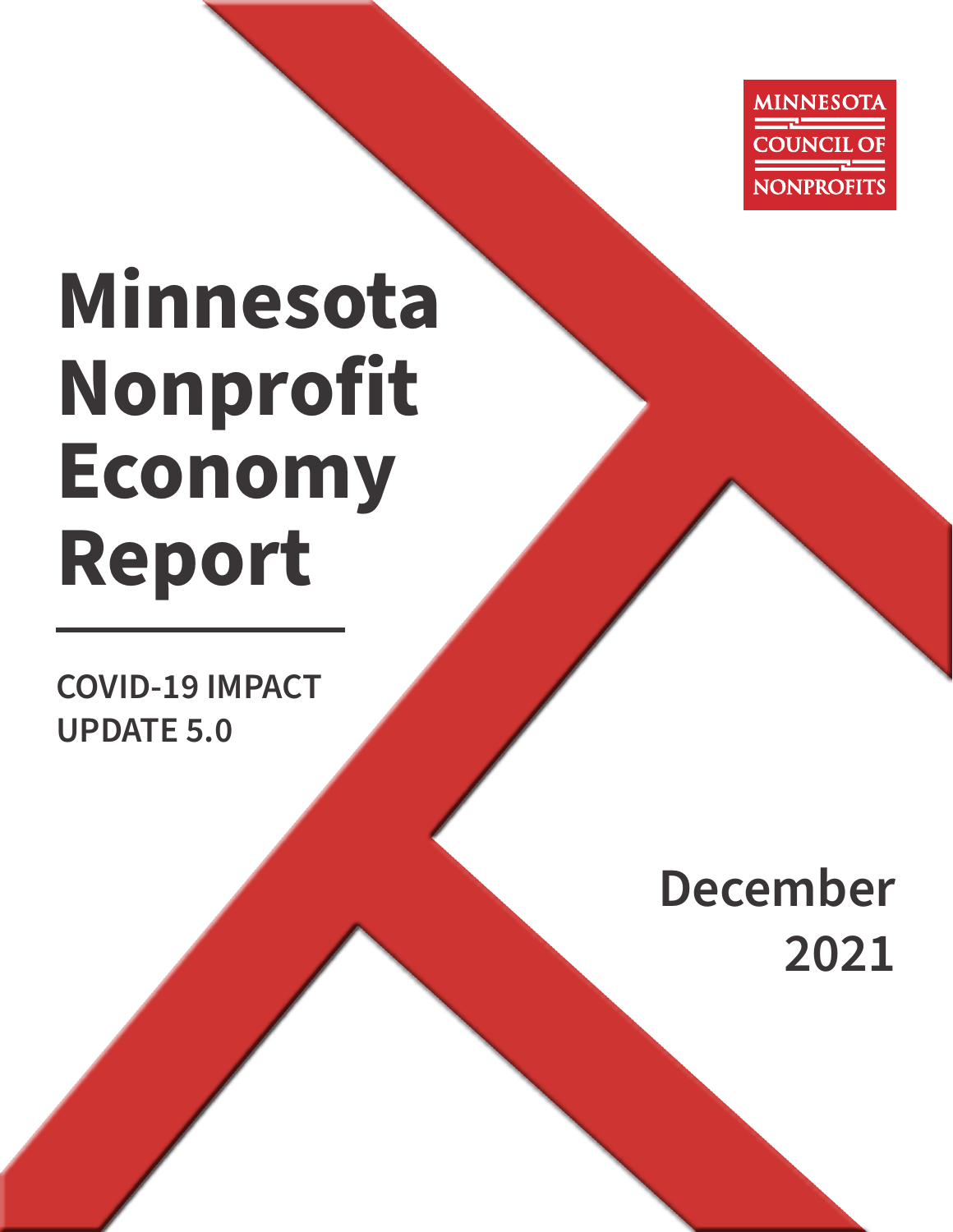## COVID-19 IMPACT UPDATE 5.0 **INTRODUCTION**

## **Year Two: Fifth Special Report Summarizing Key Impacts on Minnesota's Nonprofit Sector & Economy**

The Minnesota Council of Nonprofits (MCN) is regularly surveying nonprofits to continue to understand the impacts of the dual pandemics of COVID-19, which continues to disproportionately impact communities of color, and systemic and institutional racism put into light as a result of the murder of George Floyd, while acknowledging the long history of violence against and resistance by communities of color in Minneapolis and beyond.

Since March 2020, MCN has conducted five surveys and issued five follow-up reports summarizing key trends, impacts, and outlook. [All five reports are available online.](https://www.minnesotanonprofits.org/covid-19-what-nonprofits-should-know)

- [May 2020](https://www.minnesotanonprofits.org/docs/default-source/publications/minnesota-nonprofit-economy-reports/2020-covid--19-mner.pdf?sfvrsn=48899c56_10)
- [July 2020](https://www.minnesotanonprofits.org/docs/default-source/coronavirus/2020-mner-covid---version-2-0.pdf?sfvrsn=ba408590_4)
- [December 2020](https://www.minnesotanonprofits.org/docs/default-source/coronavirus/2020-mner-covid---version-3-0.pdf?sfvrsn=8b5b5828_2)
- [May 2021](https://www.minnesotanonprofits.org/covid-19-what-nonprofits-should-know)
- [December 2021](https://www.minnesotanonprofits.org/docs/default-source/coronavirus/2021-mn-nonprofit-economy-report---december-2021.pdf)

The primary purpose of these impact reports is to provide a broader context for organizations to put their individual situation in perspective for decision-making and communications with their boards of directors, supporters, and staff.

MCN shares this information with nonprofits, policymakers, funders, media, and the general public to help them understand how the current environment has affected the nonprofit sector and actions these organizations have taken.

## **WHAT'S IN THIS REPORT?**

- **3** [Key Findings](#page-2-0)
- **8** [Data Summary](#page-7-0)
- **9** [Relief Funding](#page-8-0)
- **10** [Nonprofit Adaptation](#page-9-0)
- **11** [Nonprofit Leader Comments](#page-10-0)
- **13** [MCN Support for Nonprofits](#page-12-0)
- **14** [Respondent Universe](#page-13-0)
- **16** [About this Report](#page-15-0)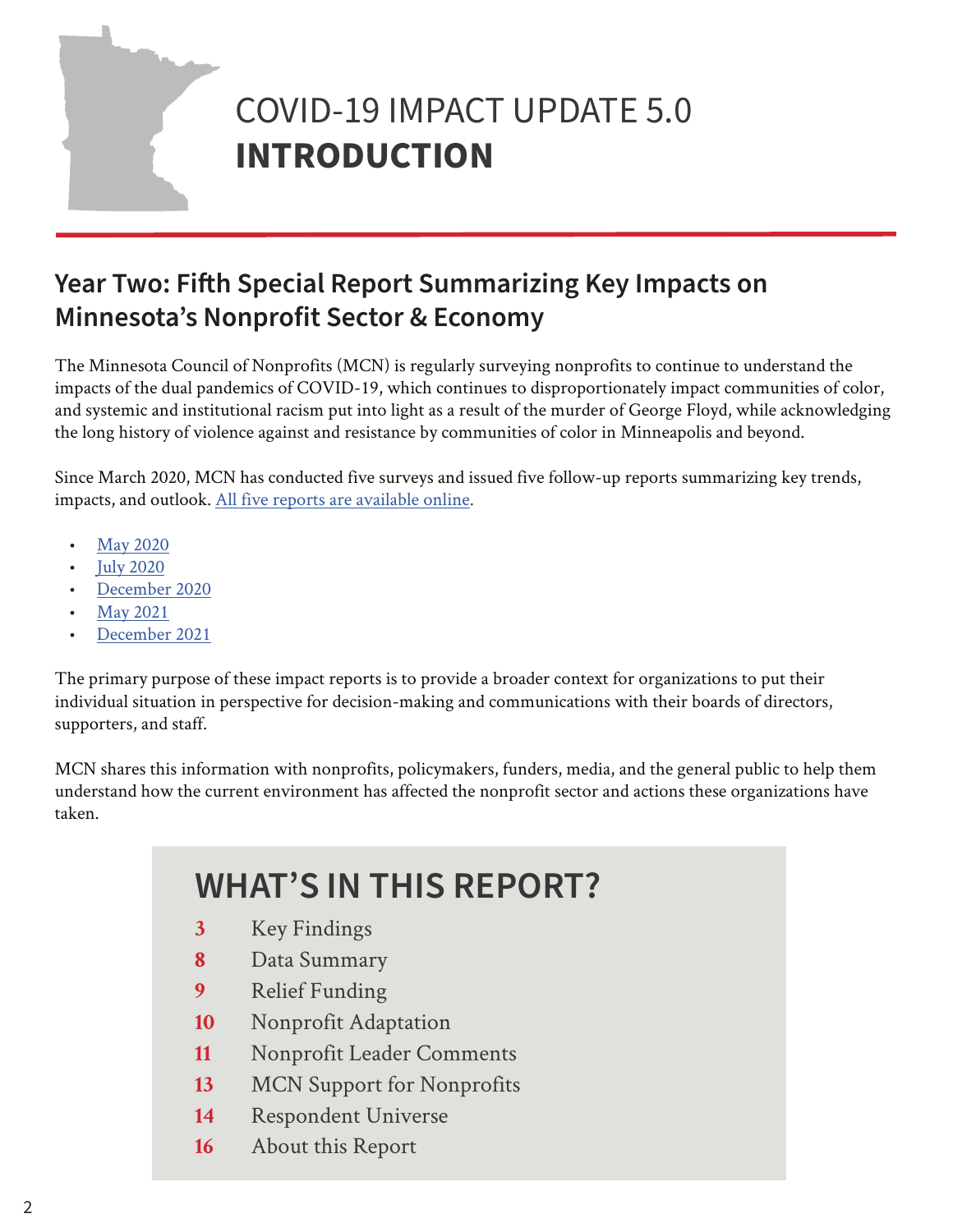## <span id="page-2-0"></span>COVID-19 IMPACT UPDATE 5.0 **KEY FINDINGS**

This fifth COVID-19 impact report summarizes results from 304 respondents to a survey collected from October 13, 2021 - November 1, 2021. Key findings include:



Minnesota's nonprofit workforce shrinks.

Despite losing 30,000 employees, Minnesota's nonprofit sector has held their relative percentage of the state's total workforce at 14 percent because the state's overall workforce has shrunk.



Staff retention and hiring challenges pose unique threats.

Workforce shortages and staff turnover were the second and fourth most reported challenges, with nearly half of respondents indicating they had experienced these challenges within the last six months.

Relief funding has helped nonprofits manage continued challenges.

85 percent of respondents reported receiving some level of COVID-19 relief funding; of those, half said the amount they received equaled up to 10 percent of their organization's total annual revenue.



## Key Finding #1:

Nonprofit workforce shrinks, maintains a relative percentage of the state's total workforce.

Up through 2019, Minnesota nonprofits experienced consistent growth in the overall number of employees over the past 25 years and growth in their relative share of the state's total workforce, growing from 11 percent to 14 percent in the last 10 years alone.



## Number of nonprofit employees vs. percent of State's total workforce

3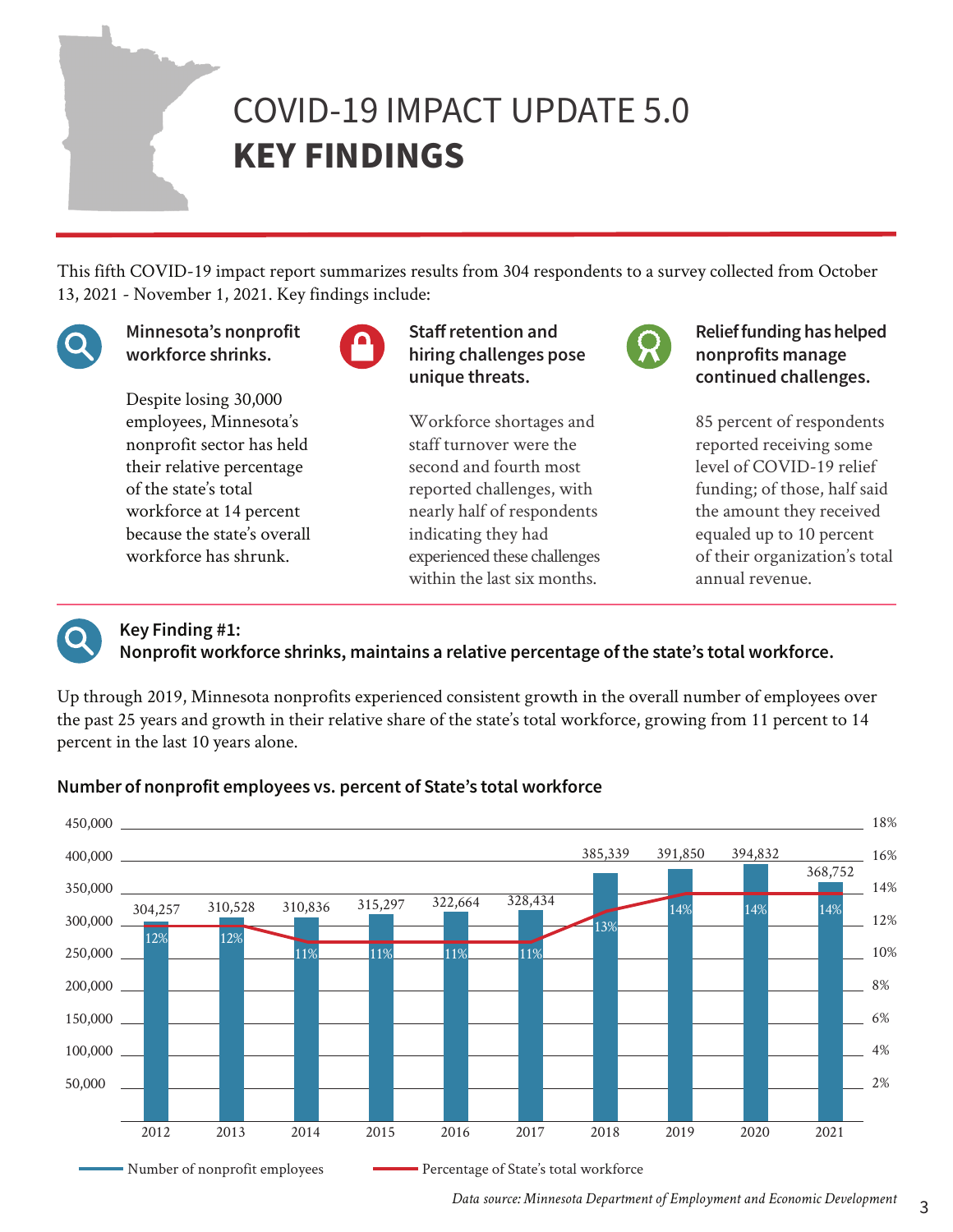The nonprofit, for-profit, and government sectors all saw a spike in initial claims for unemployment from April – July 2020.

### Minnesota initial unemployment claims (January 2020 - July 2021)



Within Minnesota's nonprofit sector alone, tens of thousands of employees experienced an event such as reduced hours, temporary furlough, termination, etc. that qualified them for unemployment when the effects of the pandemic were first hitting but relief funding wasn't yet broadly available.

## Minnesota nonprofit initial unemployment claims (January 2020 - July 2021)

Government, for-profit, and nonprofit sectors saw declines in the workforce from the first quarter of 2020 to the first quarter of 2021. Despite losing 30,000 employees, Minnesota's nonprofit sector has held their relative percentage of the state's total workforce at 14 percent because the State's overall workforce has shrunk.

Change in Minnesota's workforce by sector 2020 Q1 to 2021 Q1





*Data source: Minnesota Department of Employment and Economic Development*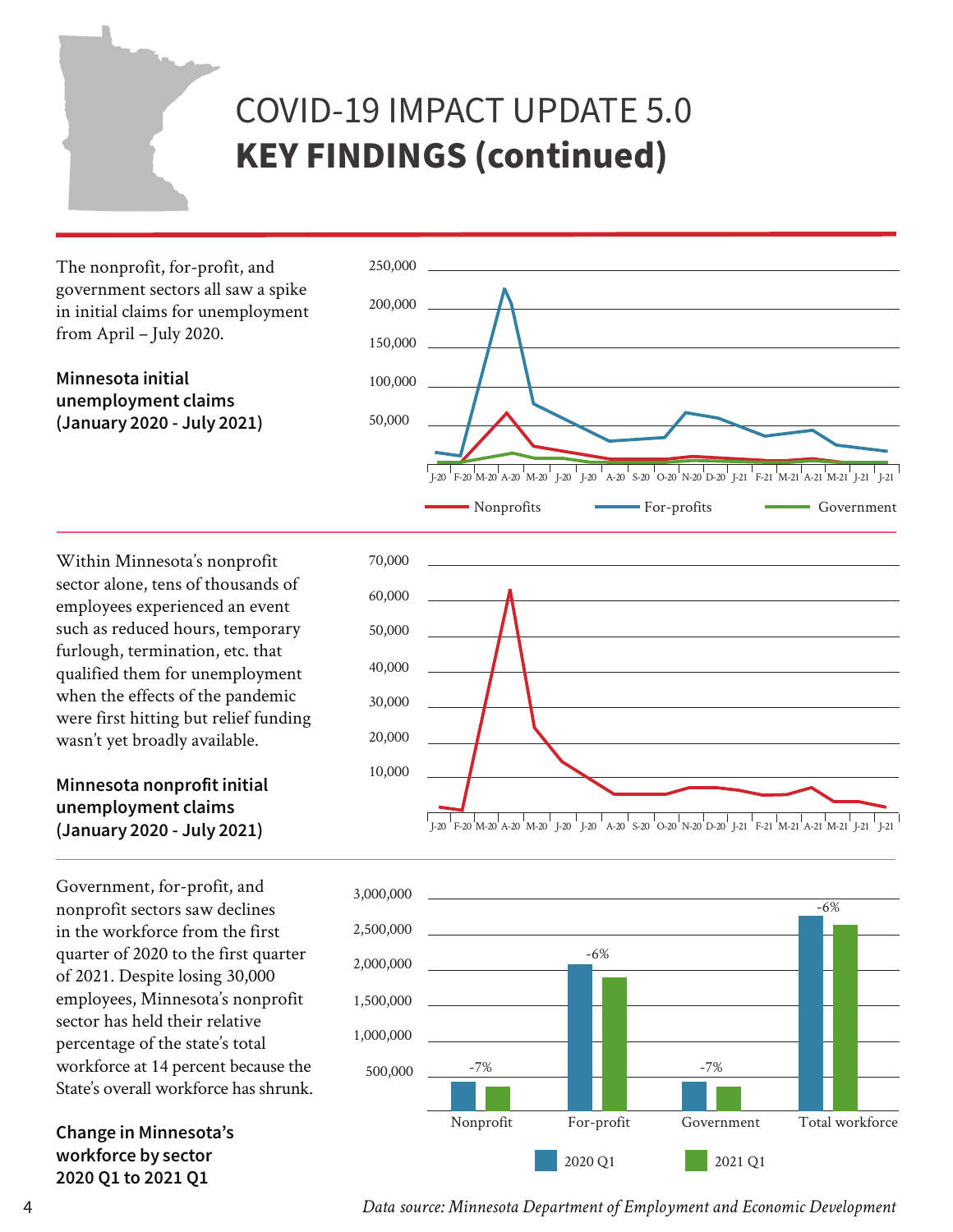## **Key Finding #2:**

 **The Great Resignation: Retention and hiring challenges pose unique threats and challenges to nonprofits and the communities most impacted by their work.**

One of the most pressing challenges unfolding across all sectors over the past six months has been The Great Resignation, a term credited to professor Anthony Klotz to describe millions of workers in the United States who left their jobs through the summer and fall of 2021.

Workforce shortages and staff turnover were the second and fourth most reported challenges among Minnesota nonprofit employers, with nearly half of all respondents indicating they had experienced these challenges within the last six months. Nonprofits face unique factors that contribute to the difficulty of attracting and retaining staff, and these workforce challenges pose distinct threats to Minnesota communities:



75 percent of Minnesota's nonprofit workforce are women or female-identifying people, who disproportionately serve as caregivers to either small children and/or vulnerable adults. *[\(Data source](https://www.minnesotanonprofits.org/docs/default-source/publications/minnesota-nonprofit-economy-reports/2019_nper.pdf)) \**

Countless national articles have cited the disproportionate economic impact the pandemic has had on women and femaleidentifying workers as parents/caregivers have lost child care, schools shifted to remote learning, and family members have fallen ill. The majority of care-giving responsibility in the U.S. still rests with women and femaleidentifying people, often at the expense of employment.



### Nonprofits are competing with for-profit and government for employees as all three sectors have seen recent workforce reductions.

Adequate funding is only part of the problem leaders must solve. Nonprofits also strive to secure funding that offers them autonomy, yet the availability of unrestricted and multi-year funding is limited. Several health and human services nonprofits have named a particular pain point with government contracts and grants that cap allowable expenses on certain expense lines (such as personnel). Restricted funding can severely limit a nonprofit's ability to attract and retain staff through competitive wages and benefits offerings.



Nonprofit organizations have provided essential frontline services to communities throughout the pandemic; many staff positions have higher exposure risks, limited flexibility in work location and hours, and higher rates of burnout.

Frontline staff, particularly in health and human services nonprofits, are facing higher degrees of health and safety risks, emotional burnout, and low morale, which results in higher turnover and increased difficulty in hiring for these critical positions. This is exacerbated by the inability to offer affordable and robust healthcare to employees, feedback shared by nonprofits looking to change benefit providers to [BenefitsMN, an association](https://www.minnesotanonprofits.org/membership/association-health-plan)  [healthcare plan](https://www.minnesotanonprofits.org/membership/association-health-plan).

*\*Sex data is provided by the Minnesota Department of Employment and Economic Development. While MCN recognizes the broad spectrum of sexual and gender identities that transcends the binary of male and female, this report is unfortunately limited to only including the data that was provided.*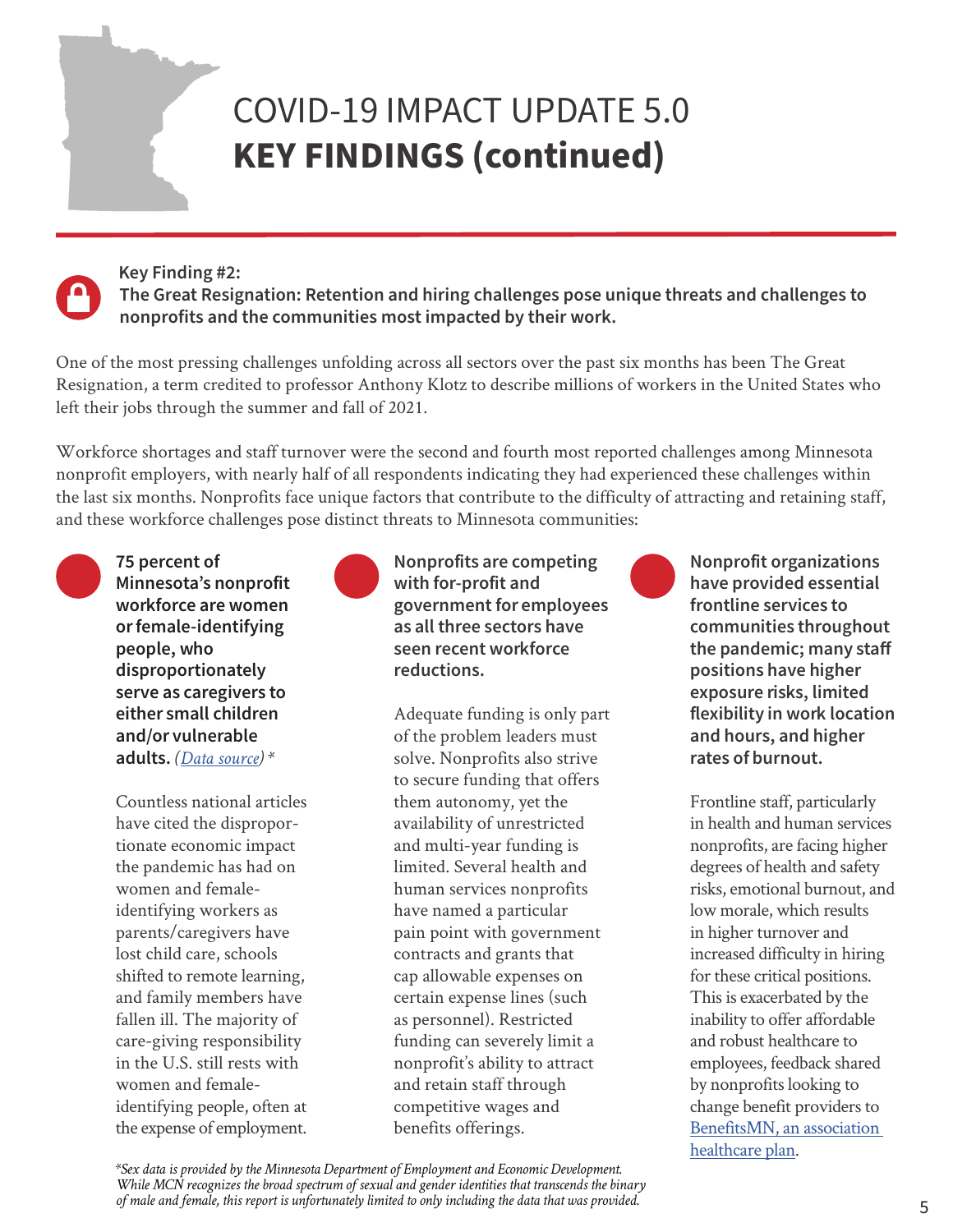

#### **Key Finding #3:**

 **Most nonprofits have survived the past 18 months thanks in large part to accessing COVID-19 relief funding and actively managing the continued threats and opportunities of the moment. Disruptions posed by COVID-19 continue to place operational and financial demands on nonprofits and offer a future brimming with continued uncertainty.**

COVID-19 relief funding, particularly from government and private philanthropy, has provided crucial support to nonprofits at a time when they faced increased community demand, increased expenses, lost revenue, and business and operational disruptions.

#### 85 PERCENT

of respondents reported receiving some level of COVID-19 relief funding. Of those, half said the amount they received equaled up to 10 percent of their organization's total annual revenue and one-fourth said the amount they received equaled 20 percent or more of their total annual revenue.

The most accessed COVID-19 relief funding was the Paycheck Protection Program loans (72 percent of respondents indicated receiving a PPP loan in the last 18 months).

#### 48 PERCENT

of respondents indicated the current environment doesn't impact them or they can operate for more than 12 months in the current environment before exhibiting financial distress.

#### \$8.5 BILLION

will be distributed in Minnesota from federal funding for COVID-19 relief through the American Rescue Plan (ARP).

It is essential that nonprofit organizations continue to be eligible for these funds, unrestricted funding that supports organizational capacity and operations, that clear information about open opportunities is released in a timely manner with adequate time to apply, and that grantmaking and distributing processes are tailored to the unique structure of nonprofits; simple, streamlined, and accessible.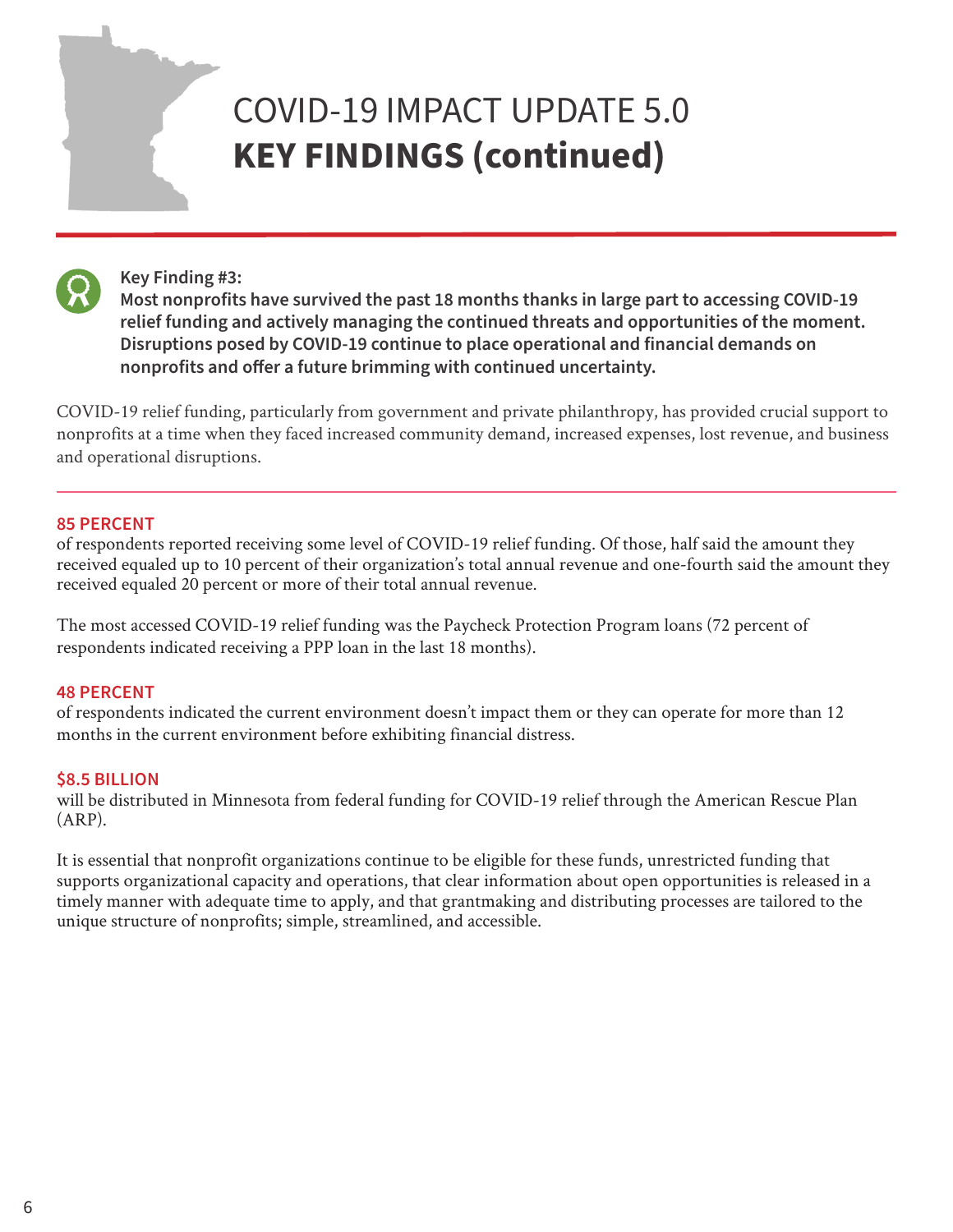While many nonprofits received one-time special COVID-19 relief funding which allowed many to make ends meet, and in some cases grow their operations to meet increased community need, there is no guarantee of that funding going forward. And unlike businesses, nonprofits often have conditions attached to the funding they receive. So often nonprofit leaders are not only having to ask, "Do I have enough funding?" but also, "Do I have enough of the right kind of funding?"

The current environment continues to pose significant operational and financial disruptions to Minnesota's nonprofit sector.



Nearly half (44 percent) of respondents reported experiencing increased demands for services, which has grown over time. In MCN's first impact report released May 2020, only 36 percent of respondents reported experiencing increased demand for services.

Over half of respondents indicate that they will exhibit financial distress within the next 12 months, and 20 percent said they will exhibit financial distress in the next six months or less in the current environment.

Direct service organizations are struggling to serve increasing client and community needs related to COVID (such as lost family wages, reduced access to school and community supports, high rates of domestic/family violence due to stressors and inability to leave for safer lodgings, etc.) with reduced or inflexible grants funding.

Going forward, there's a looming uncertainty about what the future will hold. Looking at what nonprofits experienced in 2020 and 2021, the field grapples with large strategic questions:

- What is likely to be a future trend, was just an anomaly, or something in between?
- How do organizations best create future budgets and work plans for a world that's still gripped by a global pandemic and unpredictability?
- What have we learned and how will that inform our work going forward?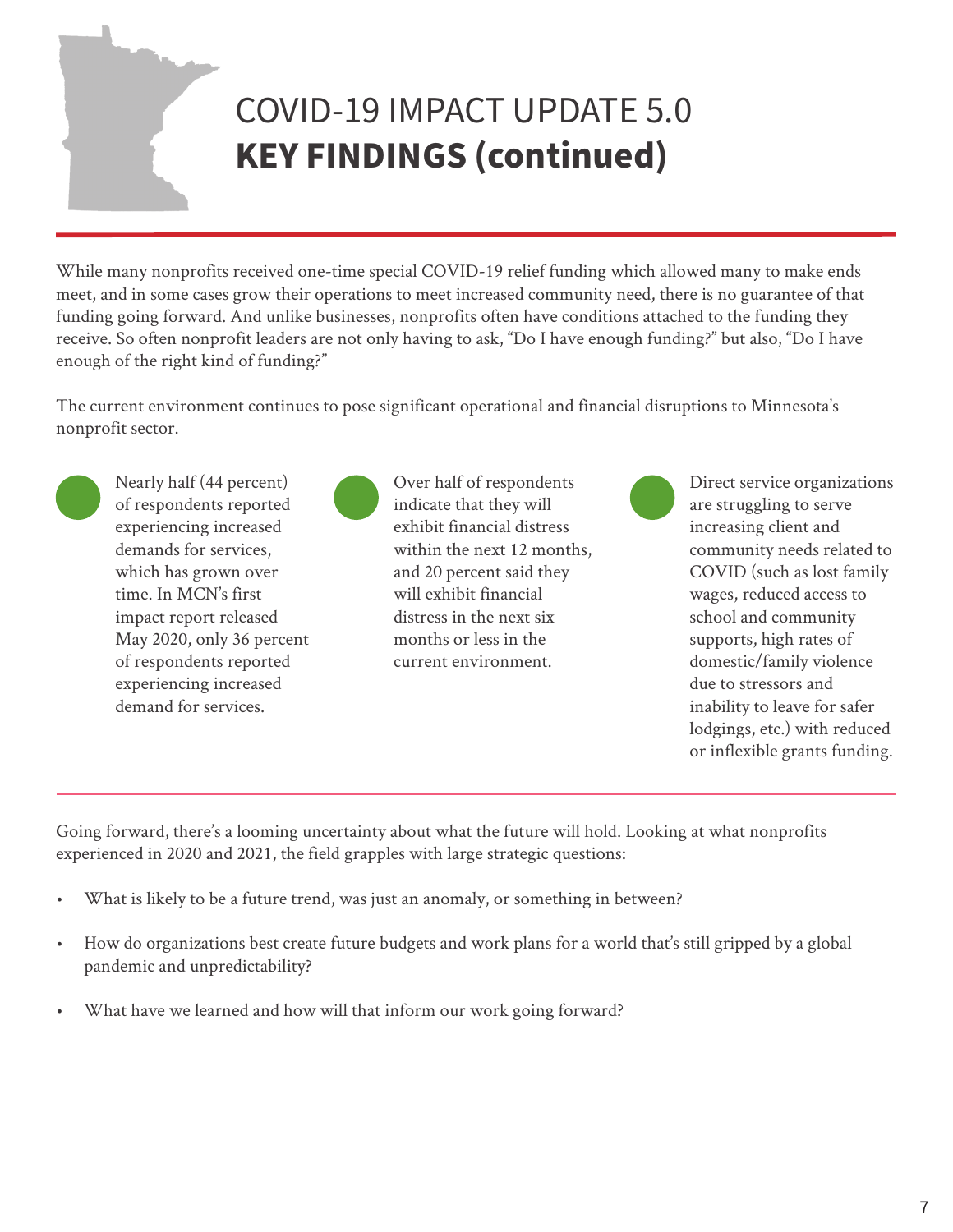## <span id="page-7-0"></span>COVID-19 IMPACT UPDATE 5.0 **DATA SUMMARY**

### In what ways is COVID-19 and other current events impacting your organization?



## How many months can your organization operate in the current environment before exhibiting financial distress?

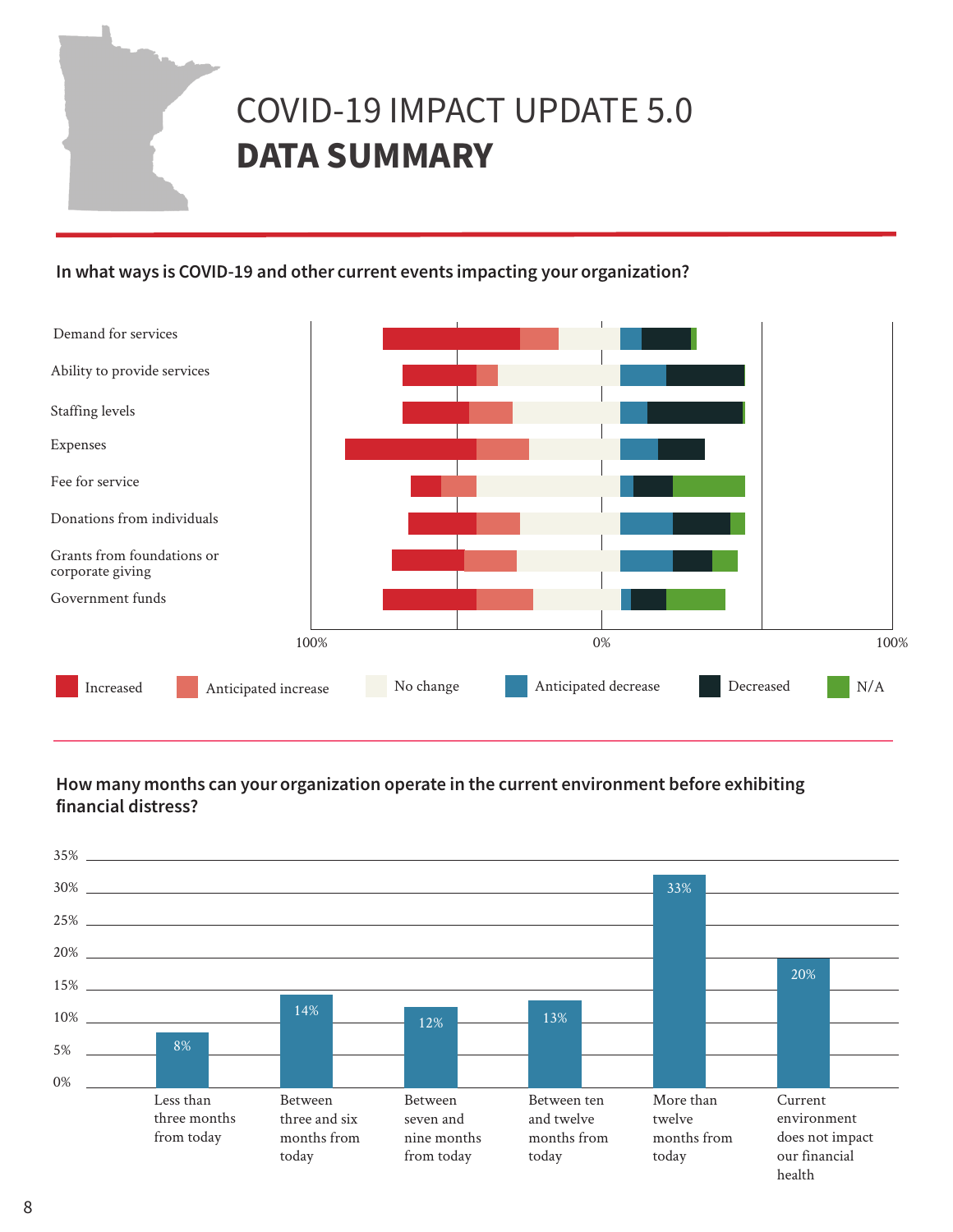## <span id="page-8-0"></span>COVID-19 IMPACT UPDATE 5.0 **DATA SUMMARY - RELIEF FUNDING**

### What COVID-19 relief funding, if any, has your organization received in the past 18 months?

#### 72 PERCENT

13 PERCENT

Paycheck Protection Program Loan

#### 30 PERCENT

Relief funding through a corporate, private, or community foundation

#### 10 PERCENT

Our organization has not pursued relief funding

Economic Injury Disaster Loan

#### 26 PERCENT

Relief funding through a state agency

#### 22 PERCENT

Relief funding through a county agency

#### 2 PERCENT

Our organization pursued but did not receive any relief funding



Through the American Rescue Plan (ARP), \$8.5 billion in federal funding for COVID-19 relief is coming into Minnesota. Some of this money will be distributed to for-profit and nonprofit businesses through a variety of city, country, state, and federal agencies, and their partner intermediaries in the coming months and in some cases years. What barriers do you anticipate facing in accessing these funds?

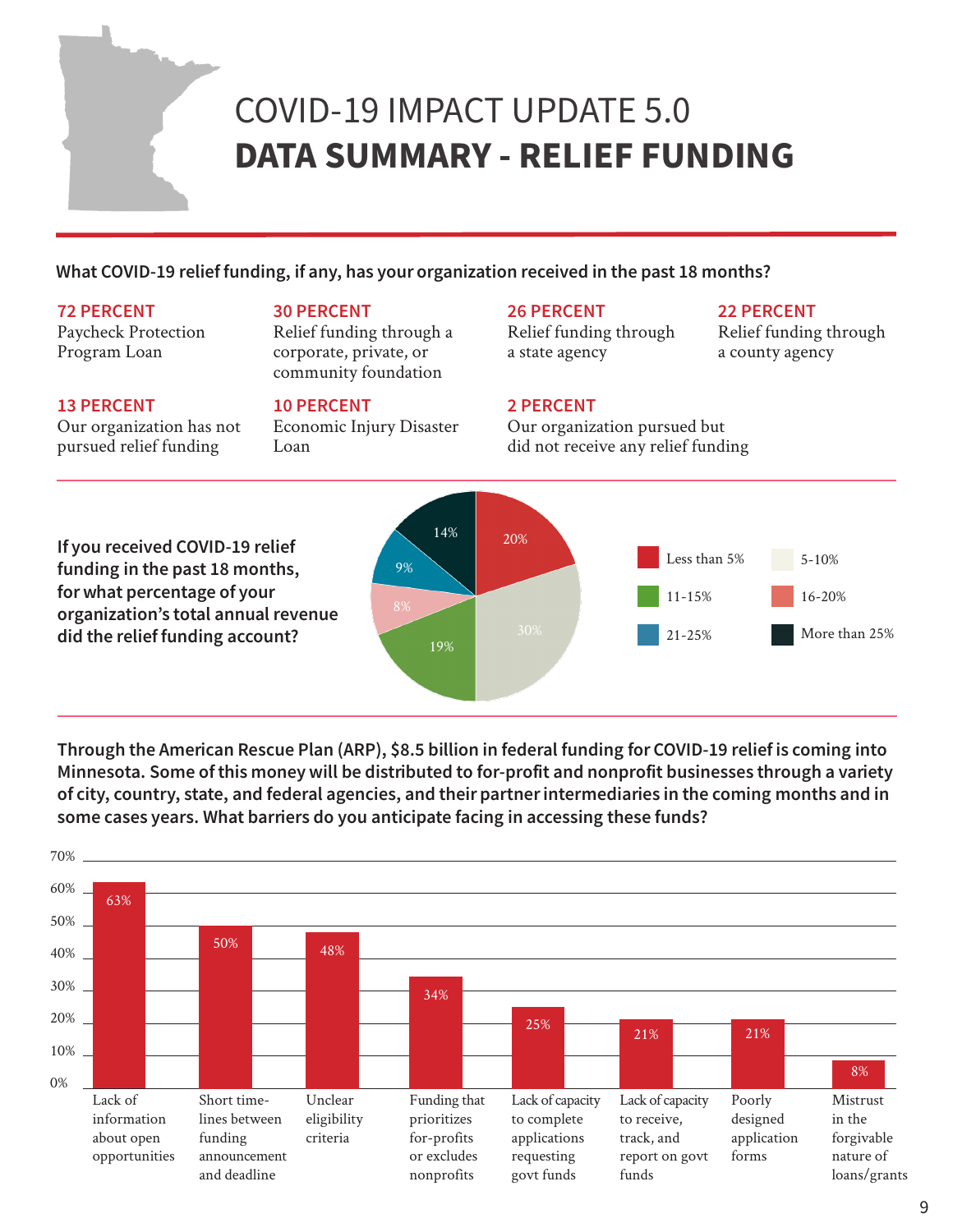## <span id="page-9-0"></span>COVID-19 IMPACT UPDATE 5.0 **DATA SUMMARY - ADAPTATION**

What changes to programming, operations, or methods of service delivery have you made or experienced in the last six months?



What steps have you taken in the past six months? (Check all that apply)

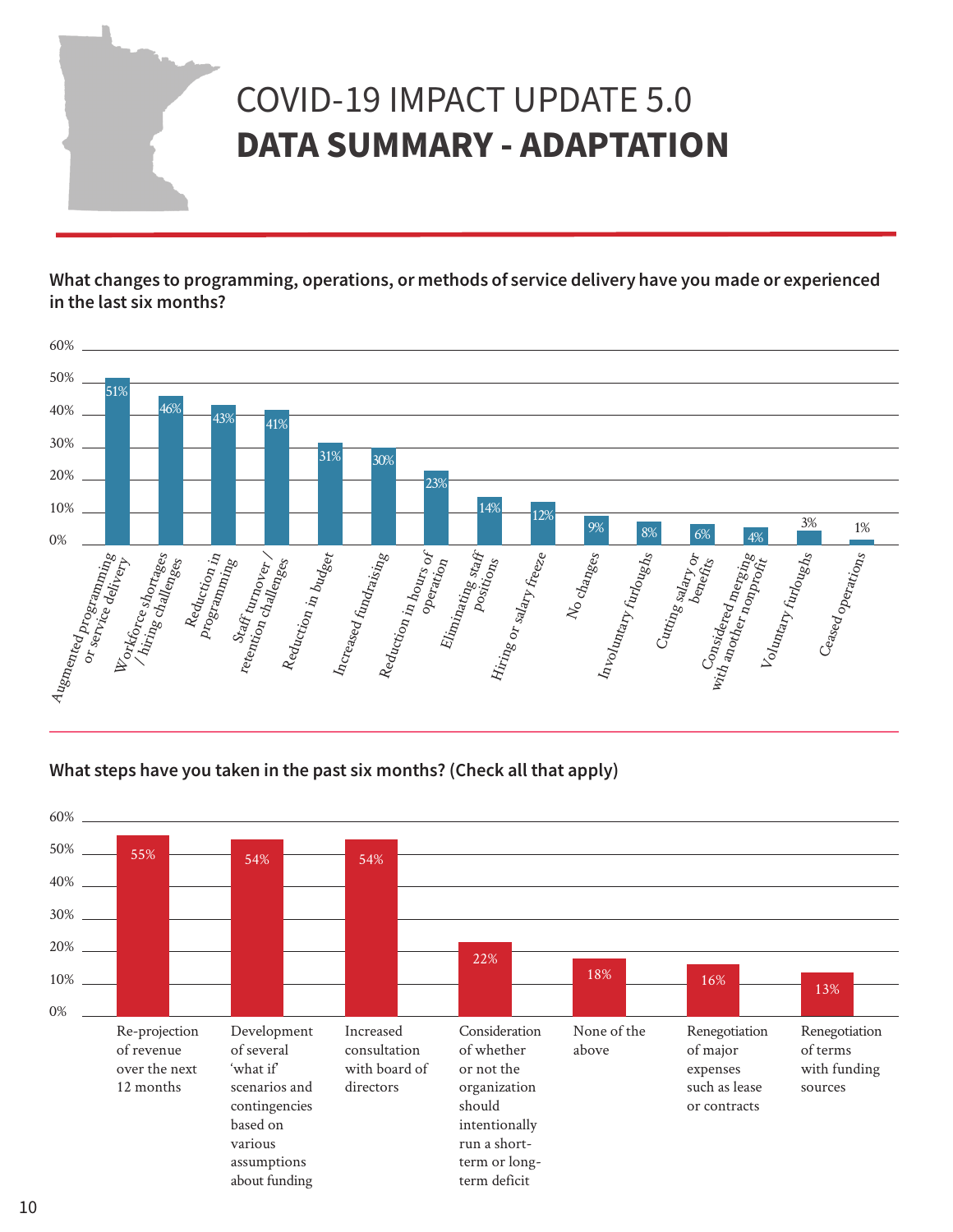## <span id="page-10-0"></span>COVID-19 IMPACT UPDATE 5.0 **DATA SUMMARY - LEADER COMMENTS**

As you are planning for the next 6-12 months, what do you see as the biggest challenges or opportunities facing your work and organization?

| <b>Staff Burnout</b><br><b>Mitigation</b>                     | "Staffing, staffing, and staffing! A need to increase wages but without the matching increase<br>in the rates we receive for services. Continued uncertainty of services as people are exposed to<br>COVID or are nervous about it."                                                                                                                                                                                                                               |  |
|---------------------------------------------------------------|--------------------------------------------------------------------------------------------------------------------------------------------------------------------------------------------------------------------------------------------------------------------------------------------------------------------------------------------------------------------------------------------------------------------------------------------------------------------|--|
|                                                               | "Maintaining staff. Everyone is experiencing so much stress in the past 16 months that<br>depending on personal life, they may not be able to continue in this work as it requires<br>in-person and a lot of physical and mental energy."                                                                                                                                                                                                                          |  |
| <b>Effective</b><br>Programming<br>Adaptation                 | "Continuing the investment of members and providing quality programming while trying<br>to return to in-person training and programming. Creating online programming takes<br>more effort on the part of leadership and I think they are getting tired."                                                                                                                                                                                                           |  |
|                                                               | "Uncertain how to re-engage past program participants. Stakeholders all have different<br>preferences and comfort levels in how they want to continue to participate."                                                                                                                                                                                                                                                                                             |  |
| <b>Increasing Needs</b><br>vs. Decreasing<br><b>Resources</b> | "Lack of ability to grow into a larger space that would allow us to bring on more providers to<br>meet the needs of our clients, due to increase in expenses to remodel the space and reduction<br>in grant funding this coming year (haven't had the time to apply for the grants due to having<br>to work hard to keep things going on a daily basis). The needs of families are changing and<br>it's getting harder to meet those needs in our current models." |  |
|                                                               | "The biggest challenge is the reduced fee for service revenue that we have been experiencing<br>since March of 2020. That is followed by staff burnout/turnover due to the added stress of<br>working in a clinic during a pandemic."                                                                                                                                                                                                                              |  |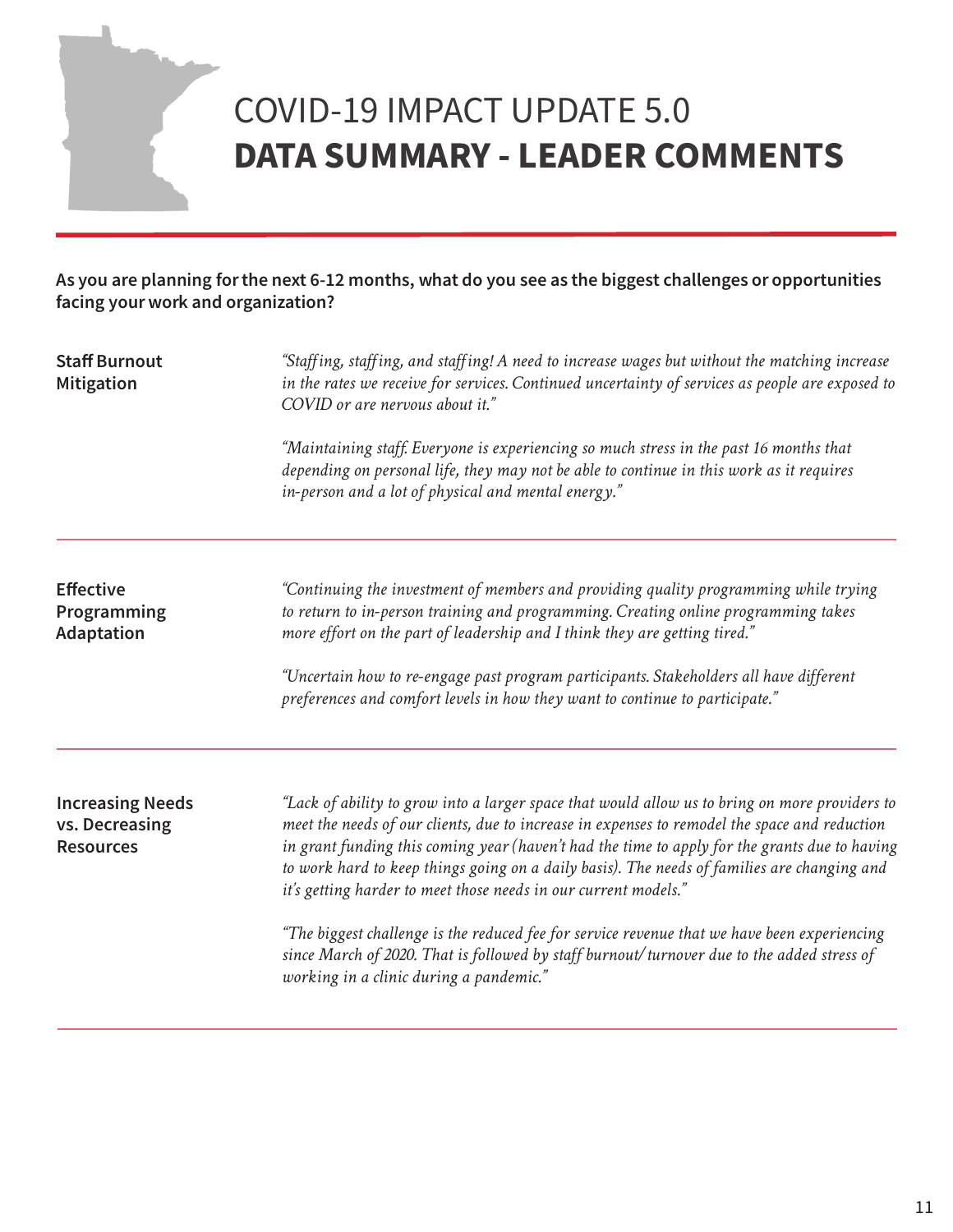## COVID-19 IMPACT UPDATE 5.0 **DATA SUMMARY - LEADER COMMENTS (continued)**

As you work to address current challenges and opportunities facing your work and organization, what are you trying or learning? What advice or tips would you share with other nonprofits?

| <b>Broaden</b><br><b>Funding Scopes</b> | "Pursue any COVID relief funding that even remotely looks like a possibility. I've witnessed<br>many who chose not to try / apply because they didn't believe they would qualify or "make"<br>the cut." The programs want to support organizations who have suffered. Tell them your<br>story and they may likely find a way to 'make you fit'."                                                                                                    |  |
|-----------------------------------------|-----------------------------------------------------------------------------------------------------------------------------------------------------------------------------------------------------------------------------------------------------------------------------------------------------------------------------------------------------------------------------------------------------------------------------------------------------|--|
| Leverage<br><b>Partnerships</b>         | "Listen to your program partners and stakeholders you serve / support. Even if you don't<br>have the answers or immediate solutions, they want to be brought along in discovery, just as<br>donors / funders do."<br>"Enter into conversations with other nonprofits regarding COVID protocol, creative ways to<br>bring volunteers back, how to hire staff, where to advertise for staff and new volunteers, and<br>how to enhance funding needs." |  |
| <b>Invest in Staff</b>                  | "Don't shortchange the staff. Mission work can only be completed by staff that are<br>compensated well, feeling like they make a difference, and are part of the decision-making<br>process."                                                                                                                                                                                                                                                       |  |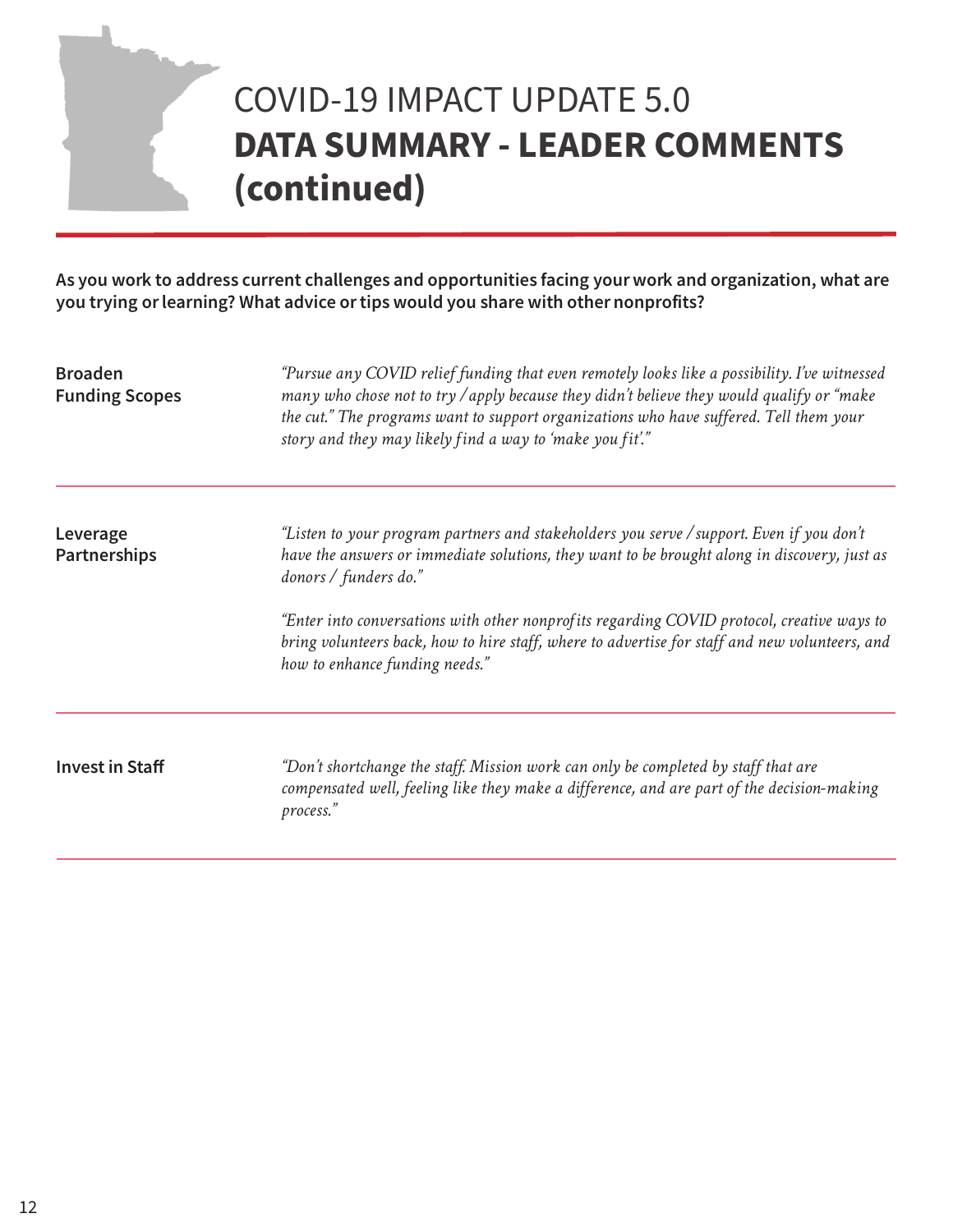## <span id="page-12-0"></span>COVID-19 IMPACT UPDATE 5.0 **DATA SUMMARY - MCN SUPPORT**

MCN offers a vast array of resources, services, and support for the nonprofit sector. What do you think should be among MCN's top priorities in the coming 1-2 years? Percentage of respondents who indicated this should be a top priority:

29 PERCENT

communities.

29 PERCENT

to streamline grant

Advocating for greater access to voting, particularity in underrepresented



## 59 PERCENT

Advocating for the inclusion of nonprofits in COVID-19 relief funding at all levels of government.

*"Help advocate for dialogue and sensible information regarding COVID…"*



## 45 PERCENT

Advocating for changes to government grantmaking processes that reduce barriers.



## 31 PERCENT

Advocating for state bonding dollars specifically for nonprofits and a more equitable bonding process.

*"Our organization is a disabilityfocused organization (that is led by deaf people) and yet again, these organizations are being overlooked since we've been told "your focus is too small," or "there's not enough to warrant support, good luck." It's a challenge for us that are, in fact disabled, and passed over for other organizations because there is a "larger impact."*







## 23 PERCENT

27 PERCENT

24 PERCENT

BenefitsMN, an association health plan that leverages collective bargaining power of nonprofit employers.

#FixTheForm, a movement

applications & reports based on nonprofit experience.

Free events that inform and connect nonprofits (i.e., Bite-Sized Learning series & briefings with elected officials).

Workshops on perennial topics of governance and management (i.e., finance, fundraising).

## 19 PERCENT

GrantAdvisor, an anonymous review site of grantmaking foundations.



#### 18 PERCENT

Donor Advised Funds education & reform advocacy (to increase transparency and payout).

*"Educate foundations that fuel nonprofits. We need flexible gen op funding available to all. "*



## 16 PERCENT

MN BIPOC Nonprofits Index, a free directory of nonprofit organizations that are BIPOC-centered.

*"Please remember the small, cultural organizations. A lot of effort seems to be focused on large, social services nonprofits."*

*"Equity for nonprofits not located in the Metro area"*



## 16 PERCENT

Responsive surveying & reporting on sector and community impacts (i.e., Nonprofit Economy Report).



#### 11 PERCENT Major conferences, such as the Annual Conference, ACTcon, Leadership, and Finance & Sustainability.





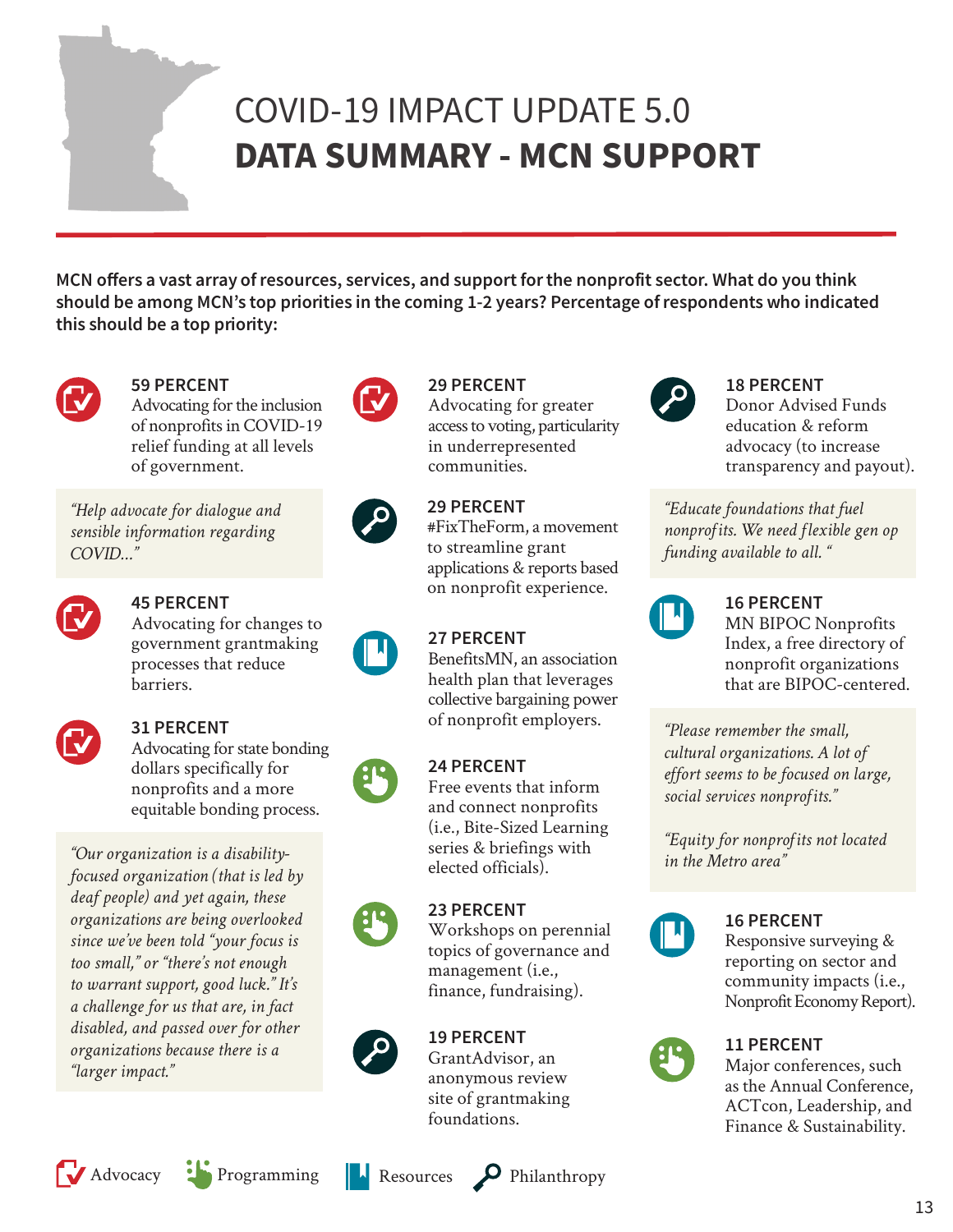## <span id="page-13-0"></span>COVID-19 IMPACT UPDATE 5.0 **RESPONDENT UNIVERSE**

304 individuals completed the Minnesota Council of Nonprofits fifth COVID-19 Impact Survey, which was open from October 13, 2021 – November 1, 2021. Distribution of respondents by activity areas and geographic regions are reflective of the broader nonprofit sector in Minnesota.



#### Who are you organization's primary beneficiaries?



#### What is your organization's annual operating budget size?

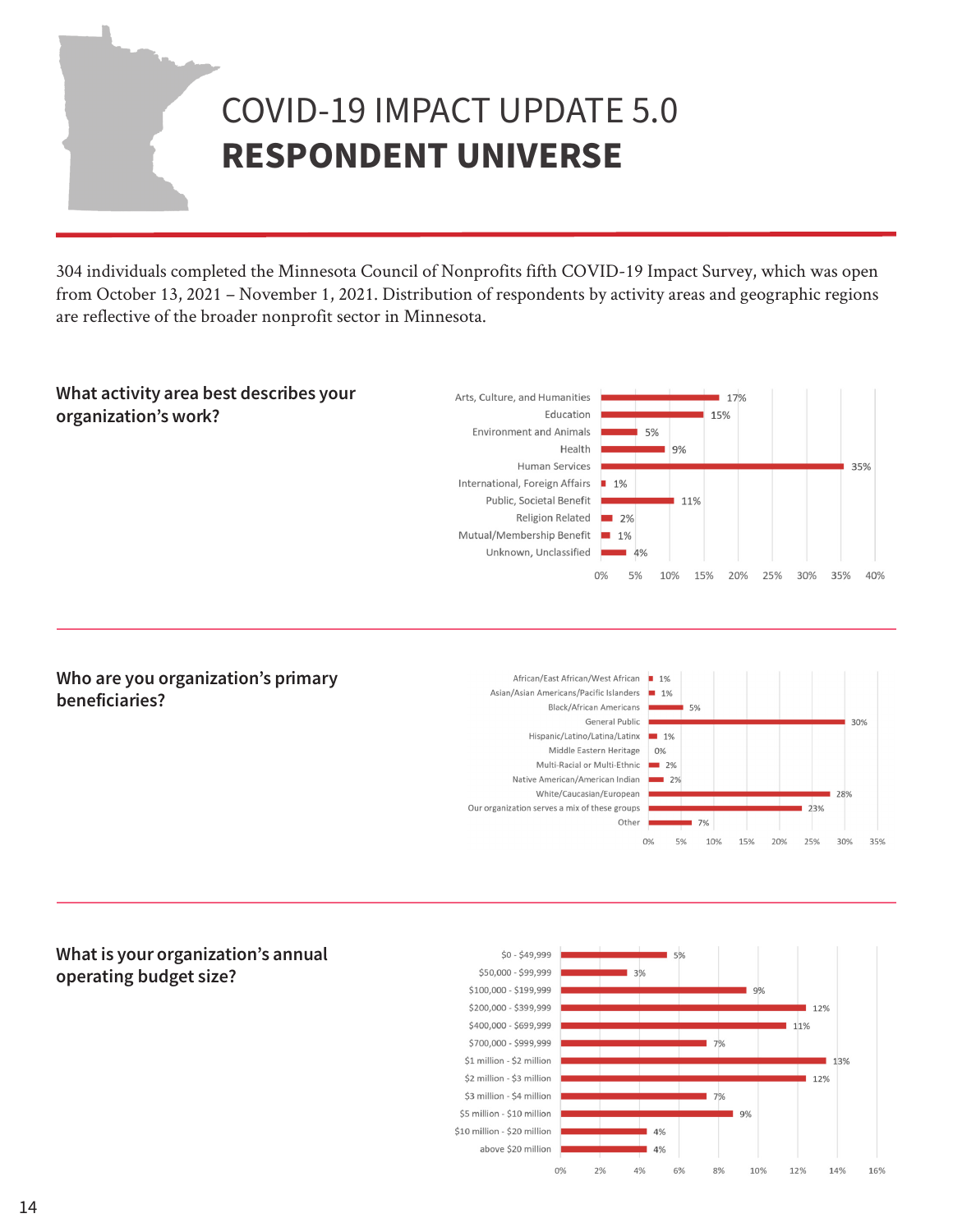## COVID-19 IMPACT UPDATE 5.0 **RESPONDENT UNIVERSE (continued)**

### Is your organization BIPOC-led? (Meaning the organization's executive director / chief executive officer and/or the majority of the board are Black, Indigenous, and/or Person of Color.)



## Which best describes your role within your organization?



## What county are you located in?

| Multiple Counties | 34             |
|-------------------|----------------|
| Aitkin            | $\mathbf{1}$   |
| Anoka             | 7              |
| Beltrami          | 4              |
| Benton            | $\mathbf{1}$   |
| <b>Blue Earth</b> | 5              |
| Carver            | $\overline{2}$ |
| Cass              | 2              |
| Chippewa          | $\mathbf{1}$   |
| Chisago           | 1              |
| Clay              | 3              |
| Clearwater        | $\mathbf{1}$   |
| Cook              | $\overline{3}$ |
| Cottonwood        | $\mathbf{1}$   |
| Crow Wing         | 3              |
| Dakota            | 17             |
| Douglas           | 5              |
| Goodhue           | $\overline{4}$ |
| Hennepin          | 81             |
| Houston           | $\mathbf{1}$   |
| Itasca            | $\mathbf{1}$   |
| Koochiching       | 3              |
| Lake              | $\overline{4}$ |
| Martin            | $\overline{2}$ |
| McLeod            | $\overline{2}$ |
| Morrison          | $\mathbf{1}$   |
| Mower             | $\mathbf{1}$   |
| Murray            | $\mathbf{1}$   |
| Noble             | 1              |
| Olmsted           | $\overline{2}$ |
| Otter Tail        | $\mathbf{1}$   |
| Ramsey            | 51             |
| Redwood           | $\mathbf{1}$   |
| Rice              | 5              |
| Sherburne         | $\overline{3}$ |
| St. Louis         | 11             |
| Stearns           | 5              |
| Steele            | $\overline{4}$ |
| Washington        | 8              |
| Wilkin            | $\,1$          |
| Winona            | 3              |
| Wright            | $\,1$          |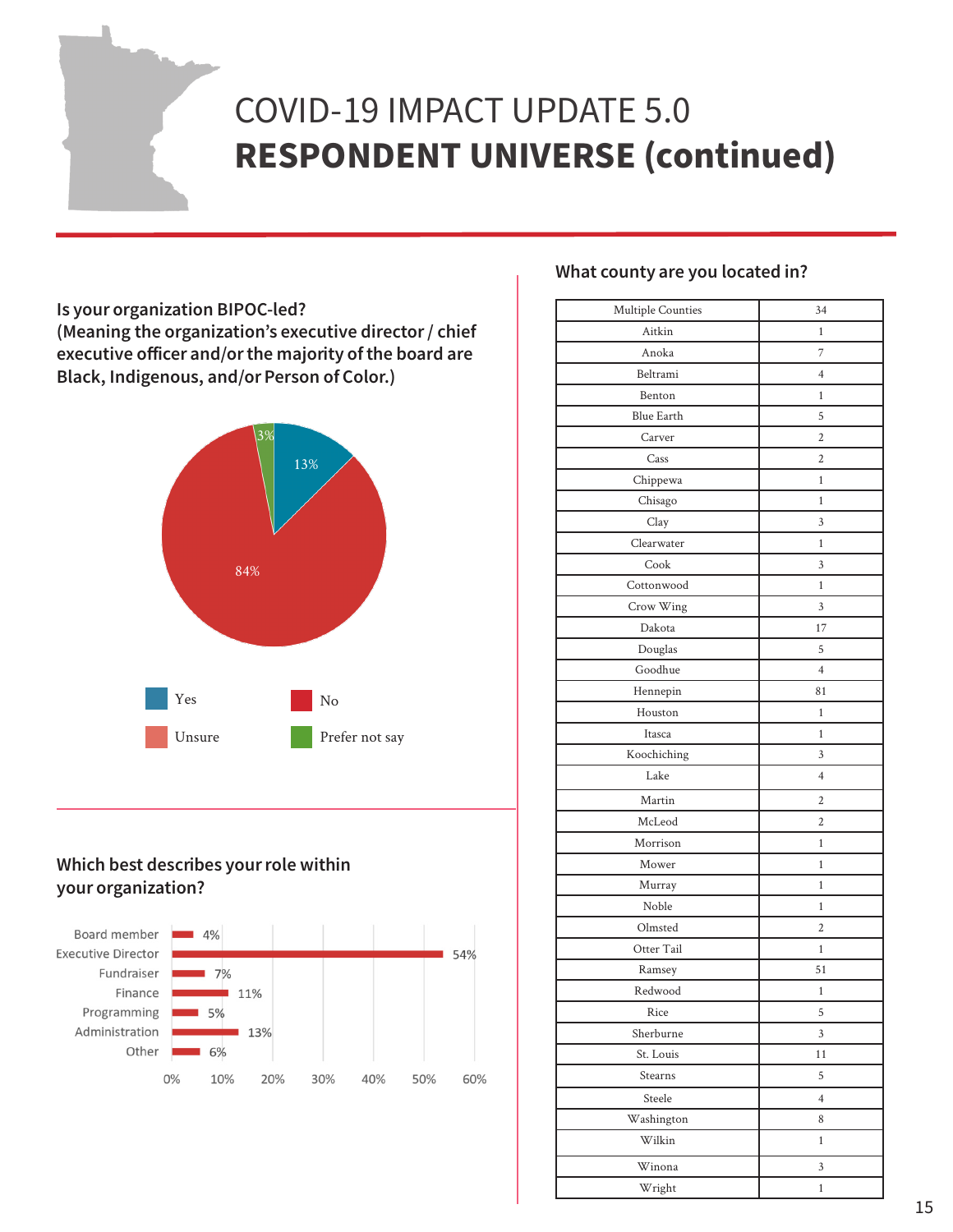## <span id="page-15-0"></span>COVID-19 IMPACT UPDATE 5.0 **ABOUT THIS REPORT**

For decades nonprofit organizations in Minnesota have been a steady source of economic growth in every region of the state and played an important role in Minnesota's communities – providing vital services, employing local residents, and improving the quality of life. The Special Edition Minnesota Nonprofit Economy Report Series (SE: MNER) is designed to complement MCN's Minnesota Nonprofit Economy Report (MNER), an annual study that analyzes public data on nonprofit employers, employment, wages, and finances to describe the role nonprofit organizations play in the state's economy.

The goal of both these reports is to understand the role of the nonprofit sector in Minnesota's economy, and how the impact of the COVID-19 pandemic and the ongoing racial justice movement on nonprofit organizations and the communities they serve.

MCN continues to work in partnership with groups across the state to support the nonprofit sector's response to the pandemic. For more information and resources (such as a free special edition of the Minnesota Grants Directory, virtual training opportunities, and resources on how to access federal relief programs) visit [MCN's](https://www.minnesotanonprofits.org/covid-19-what-nonprofits-should-know)  [COVID-19 & Nonprofits web page](https://www.minnesotanonprofits.org/covid-19-what-nonprofits-should-know).

#### **Data sources**

Data in this report comes from the 2019 Minnesota Nonprofit Economy Report, Minnesota Department of Employment and Economic Development, Quarterly Census of Employment and Wages, the Internal Revenue Service exempt organizations business master file, and results from six surveys: the April 9, 2020 Federal Reserve Bank COVID-19 impact survey, and MCN's COVID-19 impact surveys conducted on April 9, 2020; May 21, 2020; September 23, 2020; March 4, 2021; and October 13, 2021. Additional information about the nonprofit sector is available [MCN's website](https://www.minnesotanonprofits.org/).

MCN thanks the Federal Reserve Bank of Minneapolis - Alene Tchourumoff, Michael Grover, and Libby Starling for their partnership and support in the first impact survey distribution and data collection (April 2020).

#### **Report Authors**

Kari Aanestad, MCN associate director, and Laura Jones, MCN development manager, with design and layout by Laura Dunford, MCN communications manager.

The Minnesota Council of Nonprofits (MCN) is the statewide association of more than 2,300 Minnesota nonprofit organizations. Through its website, publications, workshops and events, cost-saving programs and advocacy, MCN works to inform, promote, connect and strengthen individual nonprofits and the nonprofit sector.

Copyright © 2021 Minnesota Council of Nonprofits All rights reserved. Short sections of text may be quoted without explicit permission, provided that full credit is given to the source. Additional copies of this report can be downloaded from [MCN's website](https://www.minnesotanonprofits.org/).